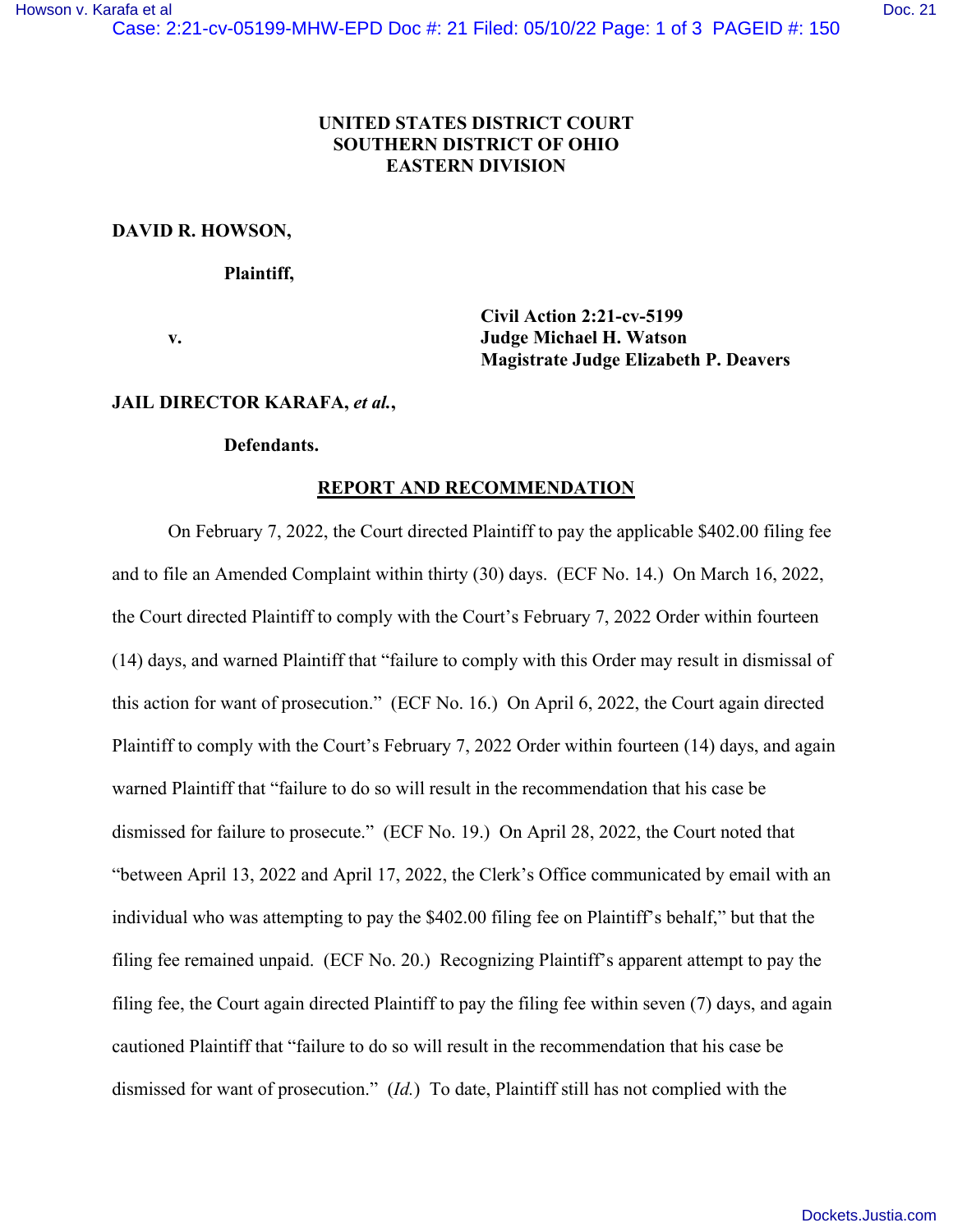Court's February 7, 2022, March 16, 2022, April 6, 2022, or April 28, 2022 Orders. (ECF Nos. 14, 16, 19, 20.)

Under the circumstances presented in the instant case, the Undersigned recommends dismissal of Plaintiff's action with prejudice pursuant to Federal Rule of Civil Procedure Rule 41(b). The Court's inherent authority to dismiss a plaintiff's action because of their failure to prosecute is expressly recognized in Rule 41(b), which authorizes involuntary dismissal for failure to prosecute or to comply with rules of procedure or court orders. *See* Fed. R. Civ. P. 41(b); *Chambers v. NASCO, Inc.*, 501 U.S. 32, 49 (1991) (noting that "a federal district court has the inherent power to dismiss a case *sua sponte* for failure to prosecute" as recognized in *Link v. Wabash R. Co.*, 370 U.S. 626, 629–32 (1962)). "This measure is available to the district court as a tool to effect management of its docket and avoidance of unnecessary burdens on the taxsupported courts [and] opposing parties." *Knoll v. American Tel. & Tel. Co.*, 176 F.3d 359, 363 (6th Cir. 1999) (citation omitted) (internal quotations omitted).

 On February 7, 2022, March 16, 2022, April 6, 2022, and April 28, 2022, the Court expressly cautioned Plaintiff that failure to comply with the Court's Orders may result in dismissal for failure to prosecute. (ECF Nos. 14, 16, 19, 20.) *See Stough v. Mayville Cmty. Schs.*, 138 F.3d 612, 615 (6th Cir. 1998) (noting that "[p]rior notice, or lack thereof, is [] a key consideration" in whether dismissal under Rule 41(b) is appropriate); *see also Steward v. City of Jackson*, 8 F. App'x 294, 296 (6th Cir. 2001). While the Court is mindful of Plaintiff's *pro se* status, dismissal is nevertheless appropriate given Plaintiff's failure to comply with the readily comprehended deadlines. *See Steward*, 8 F. App'x at 296-297 (citing *Jourdan v. Jabe*, 951 F.2d 108, 110 (6th Cir. 1991)).

 It is therefore **RECOMMENDED** that the Court **DISMISS** Plaintiff's claims against Defendants **WITHOUT PREJUDICE** under Rule 41(b).